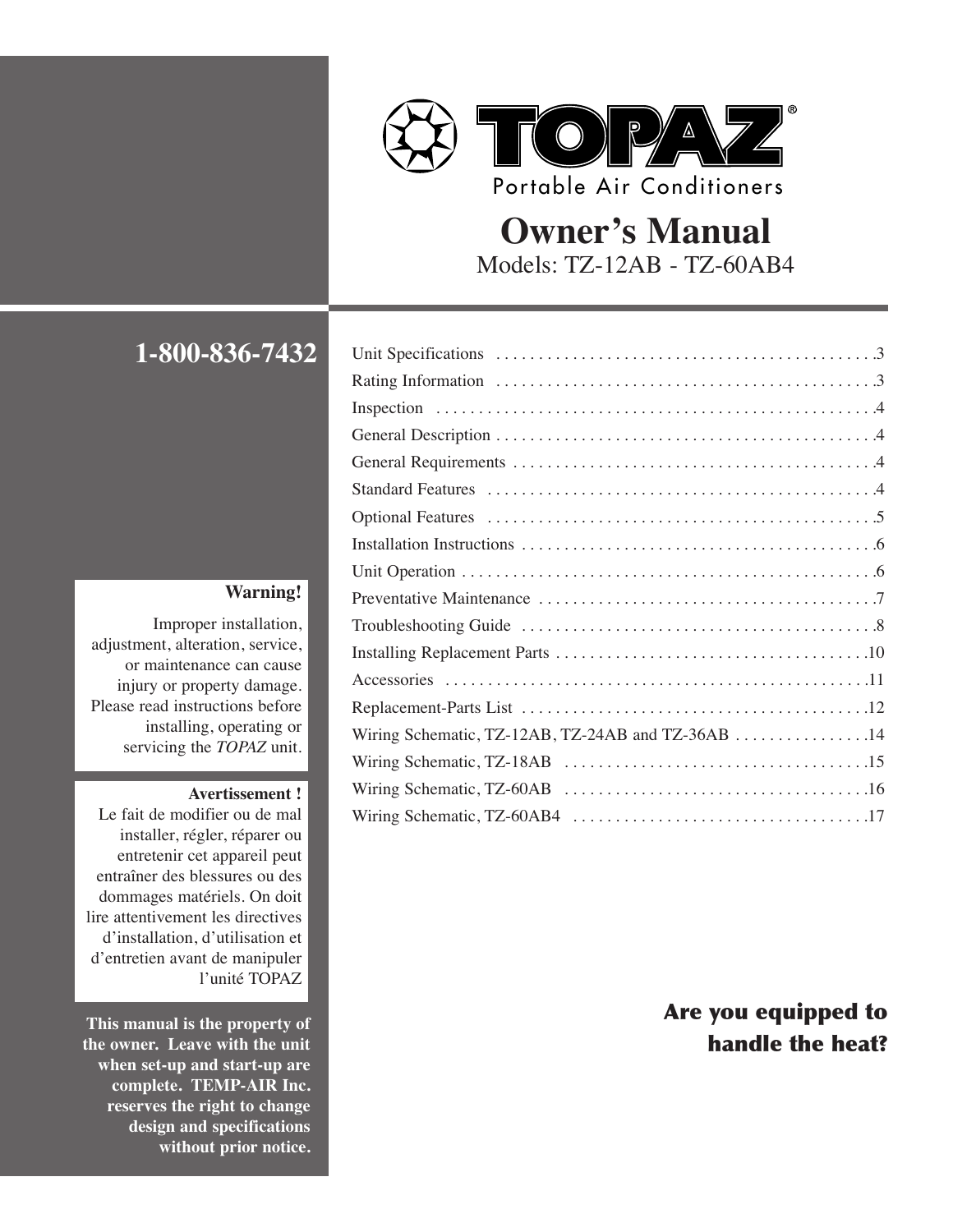# **Unit Specifications**



# **Rating Information**

| <b>SPECIFICATIONS</b>                      | <b>TZ-12AB</b>    | <b>TZ-18AB</b>    | <b>TZ-24AB</b>          | <b>TZ-36AB</b>           | <b>TZ-60AB</b>          | <b>TZ-60AB4</b>         |
|--------------------------------------------|-------------------|-------------------|-------------------------|--------------------------|-------------------------|-------------------------|
| <b>Cooling Capacity, BTU/hr1</b>           | 11,900            | 17,200            | 28,300                  | 41,000                   | 76,500                  | 77,500                  |
| Power Supply <sup>2</sup> Volts/Ph/Hz/Amps | 115/1/60/15       | 115/1/60/15       | 208-230/1/60/20         | 208-230/1/60/30          | 208-230/1/60/60         | 460/3/60/20             |
| <b>Thermostat Control</b>                  | <b>Mechanical</b> | <b>Mechanical</b> | Mechanical <sup>3</sup> | Mechanical <sup>3</sup>  | Mechanical <sup>3</sup> | Mechanical <sup>3</sup> |
| <b>Metering Device</b>                     | <b>TX Valve</b>   | <b>TX Valve</b>   | <b>TX Valve</b>         | <b>TX Valve</b>          | <b>TX Valve</b>         | <b>TX Valve</b>         |
| <b>Total Power Consumption, kW</b>         | 1.4               | 1.4               | 3.0                     | 4.5                      | 8.9                     | 11.1                    |
| <b>Current Consumption, amps</b>           | 11.9              | 12                | 13.2                    | 19.7                     | 38.7                    | 14.0                    |
| <b>Recommended Circuit Amps</b>            | 15.0              | 15.0              | 20.0                    | 30.0                     | 60.0                    | 20.0                    |
| <b>NEMA Plug Type</b>                      | $5-15P$           | $5-15P$           | $6-20P$                 | $6-30P$                  | wired                   | wired                   |
| <b>CER Rating</b>                          | 10.4              | 12.8              | 10.3                    | 10.0                     | 8.9                     | 8.3                     |
| <b>Evaporator CFM, free discharge</b>      | 350               | 600               | 750                     | 1,200                    | 2,300                   | 2,300                   |
| <b>Condenser CFM</b>                       | 500               | 1,000             | 1,000                   | 1,500                    | 3,900                   | 3,900                   |
| Maximum ESP, in wc                         | 0.10              | 0.10              | 0.10                    | 0.10                     | 0.50                    | 0.50                    |
| Maximum Duct Length, ft                    | 40                | 40                | 40                      | 40                       | 40                      | 40                      |
| <b>Condensate-Pump Head, ft</b>            | 15                | 15                | 15                      | 15                       | 15                      | 15                      |
| Operating Limits, (min-max) °F             | 65-105            | 65-110            | 65-105                  | 65-105                   | 65-110                  | 65-110                  |
| Sound Level, dB                            | 57                | 63                | 63                      | 67                       | 71                      | 71                      |
| R-410A Charge, oz                          | 28                | 46                | 56                      | 70                       | 97                      | 97                      |
| $L \times W \times H$ , in                 | 26 x 20 x 34      | 29 x 28 x 41      | 29 x 28 x 41            | $30 \times 28 \times 51$ | 42 x 30 x 70            | 42 x 30 x 70            |
| Weight, net wt/shipping wt, lb             | 163/205           | 232/286           | 251/305                 | 336/395                  | 650/685                 | 650/685                 |

1. Rating conditions: 90° F at 60% RH 2. Electrical ratings based on UL 484 3. Electronic/Programmable Thermostat available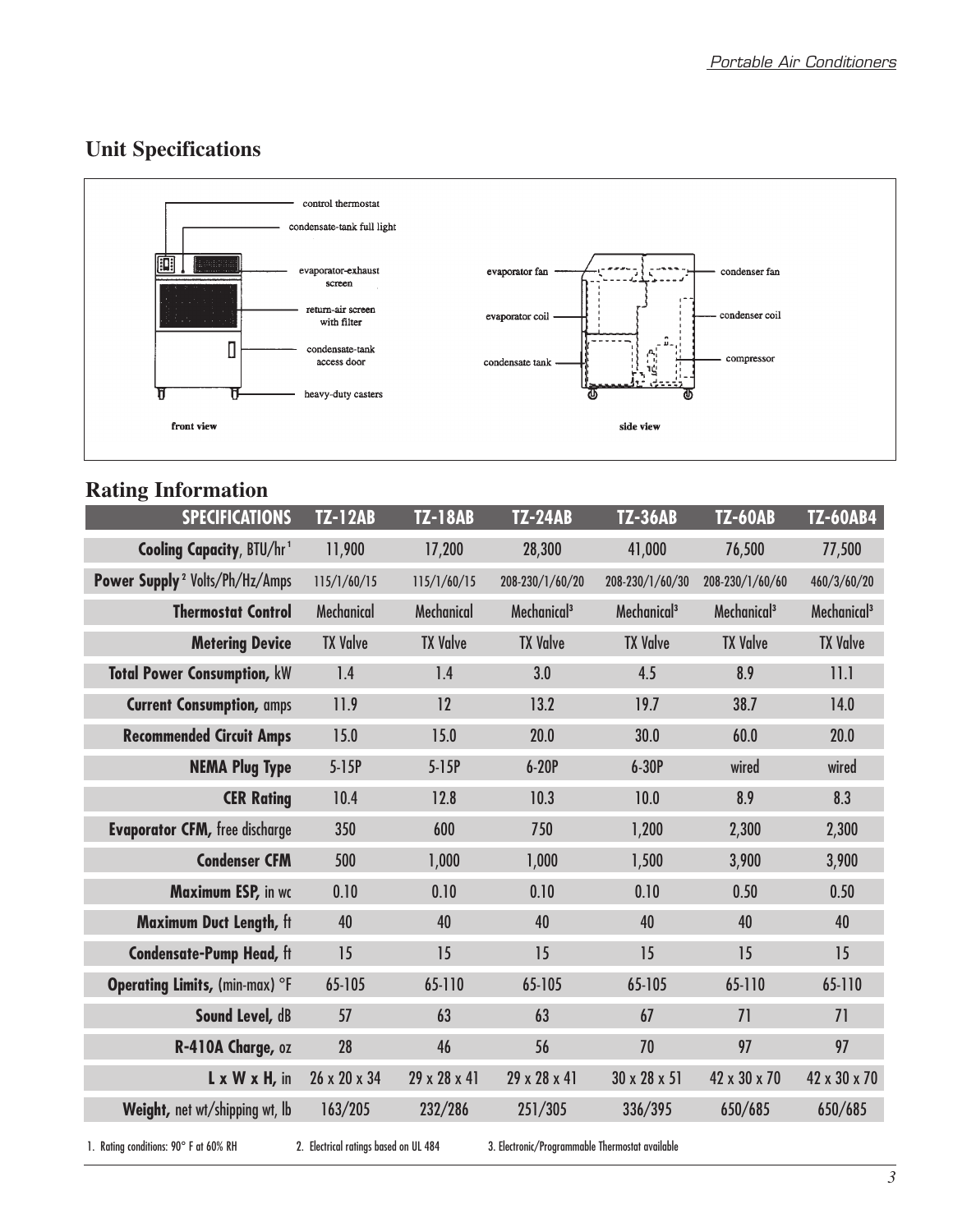## **Inspection**

- 1. Inspect unit on delivery.
- 2. Report any damage to the delivery carrier.
- 3. Request a written inspection report from the Claims Inspector to substantiate claim.
- 4. File claims with the delivery carrier.
- 5. Compare unit received with description of product ordered.

## **General Description**

Topaz Portable Air Conditioners are designed to spot cool industrial, commercial, institutional, and construction sites. Six models provide 11,900 to 77,500 BTU/hr. Options include discharge nozzles to direct conditioned air precisely where needed, and flexible duct to transfer condenser hot air either outside or to an adjacent area.

Topaz Portable Air Conditioners are completely selfcontained and housed within an insulated cabinet. The unit's exterior is constructed of galvanized steel and protected with a tough powder-coated, polyester finish. All models are equipped standard heavy-duty casters for portability.

## **General Requirements**

Topaz Portable Air Conditioners are designed for ease of operation and rugged dependability. Follow installation and maintenance instructions completely. Fill out and return the warranty registration card within 30 days of purchase to register the warranty.

## **Standard Features**

## **Serviceability**

Topaz Portable Air Conditioners have removable side panels for easier servicing from all sides.

The interior of the unit is divided into four subcompartments. The upper right encloses the evaporator coil and fan, and provides access to the thermostat and fan switch. The lower right contains the condensate tank and access to the high-pressure switch.

The condenser fan on air-cooled models can be found in the upper left compartment. The lower left compartment encases the condenser coil, compressor, and most electrical components.



## **High-Pressure Safety Switch**

All models feature a manual reset, high-pressure switch. If refrigeration circuit pressure exceeds control limits, power shuts off to protect the compressor and other critical components.

**Note:** Wait four minutes to restart unit after highpressure safety switch trips.

## **Freeze Protection Control**

The TZ-12AB, 24AB, 36AB, 60AB and 60AB4 models are equipped with an automatic freeze protection control. This control turns the compressor off if moisture on the evaporator coil freezes and blocks the coil. Normal cooling operation resumes when the temperature of the coil rises and the ice melts.

## **Short Cycle Protection Timer**

The TZ-12AB, 24AB, 36AB, 60AB and 60AB4 models are equipped with a short cycle protection timer. The timer provides a five-minute delay before the refrigerant compressor restarts. Under normal conditions, no adjustments are necessary.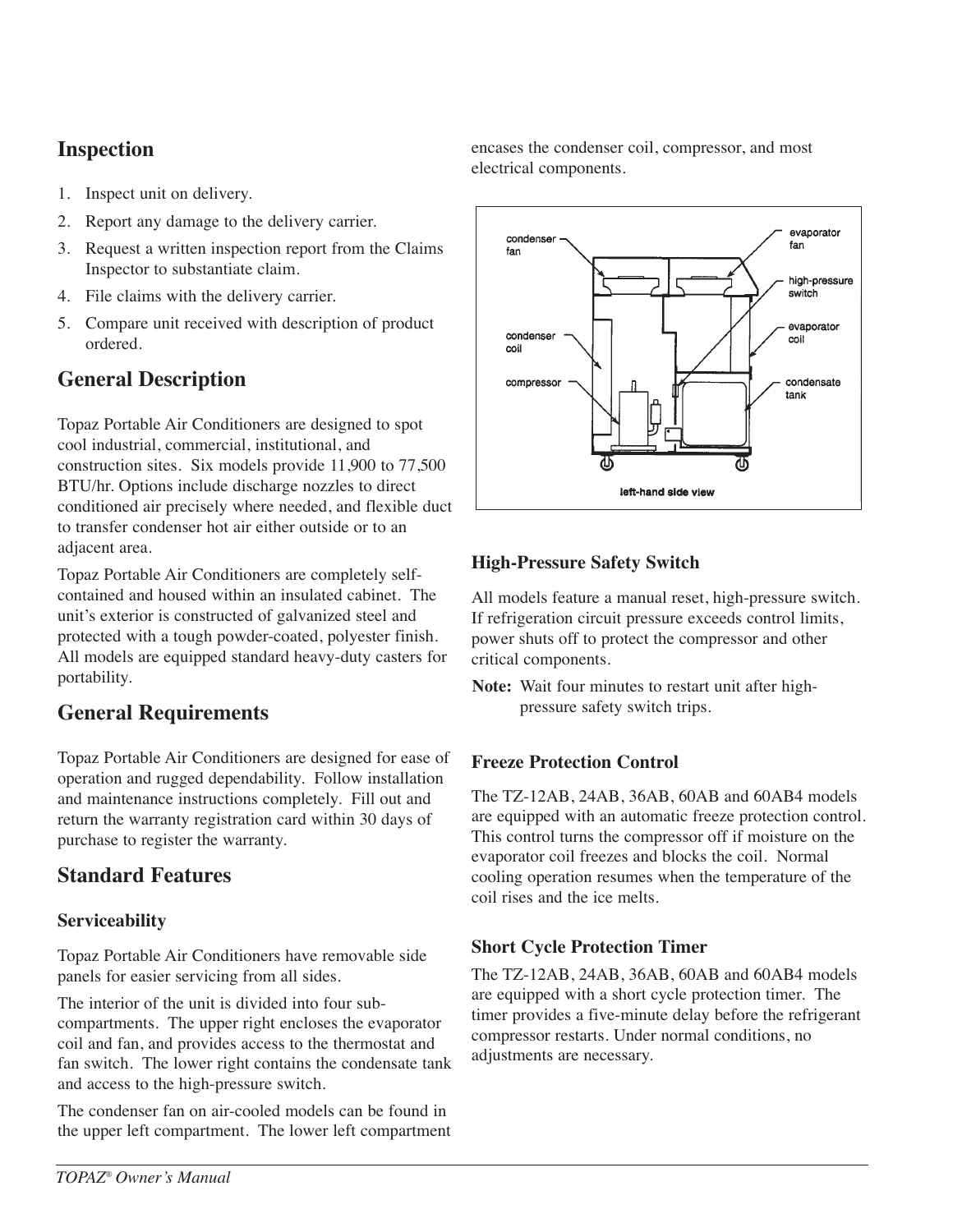## **Manual Temperature-Control System**

The manual temperature control system allows you to set the desired temperature by simply rotating the WARMER/COOLER dial either left or right. The supply air fan can be set to run continuously whether the cooling circuit cycle is on and off, or can be set to cycle on and off with the cooling circuit.



## **Filter**

All units are equipped with removable, washable, aluminum-mesh air filters. Located behind the return-air and discharge-air grilles, these can be removed and easily cleaned.

## **Condensate Tank**

A five-gallon, polyethylene tank in the lower-front compartment of the unit collects evaporator-coil condensate moisture. When full, the weight of the tank activates a cutout switch, turning the refrigeration circuit OFF and illuminating the condensate tank-full light on the unit's front. The tank is readily accessible behind a hinged door. Simply remove, drain, replace, and restart.

**Note:** The unit will not operate unless the tank is drained periodically. An optional condensate pump is available for continuous operation.

## **Optional Features**

## **Condenser Duct**

Condenser discharge air can be removed from the conditioned space with flexible duct. Use 40-ft maximum for all models. Allow six feet for every 90° bend. Do not exceed 0.10-in wc external static pressure at the condenser.

## **Ceiling-Panel Duct Kit**

A ceiling-panel duct kit comes complete with flexible duct and a 2-ft by 2-ft ceiling-tile adapter which allows condenser air to be vented to the plenum area above a suspended ceiling.

## **Discharge Nozzle Kit**

A dual-nozzle, discharge-air assembly optimizes the ability to direct cool air precisely where needed. The flexible nozzles are attached to a mounting plate that fits over the evaporator-air grille. See Accessory Information on page 11 for proper sizing.

## **Condensate Pump**

A condensate pump automatically drains the condensate pan by removing evaporator-coil water allowing continuous operation. The pump is connected to the condensate drain and to the air conditioner's power supply. A hose runs from the unit to a convenient drain or outdoor location.

## **Cord Kit (LCDI) (TZ-12AB, 18AB, 24AB, 36AB)**

The LCDI cord set provides both personal shock as well as cord arcing and fire protection. Use the LCDI cord kit provided by TEMP-AIR Inc.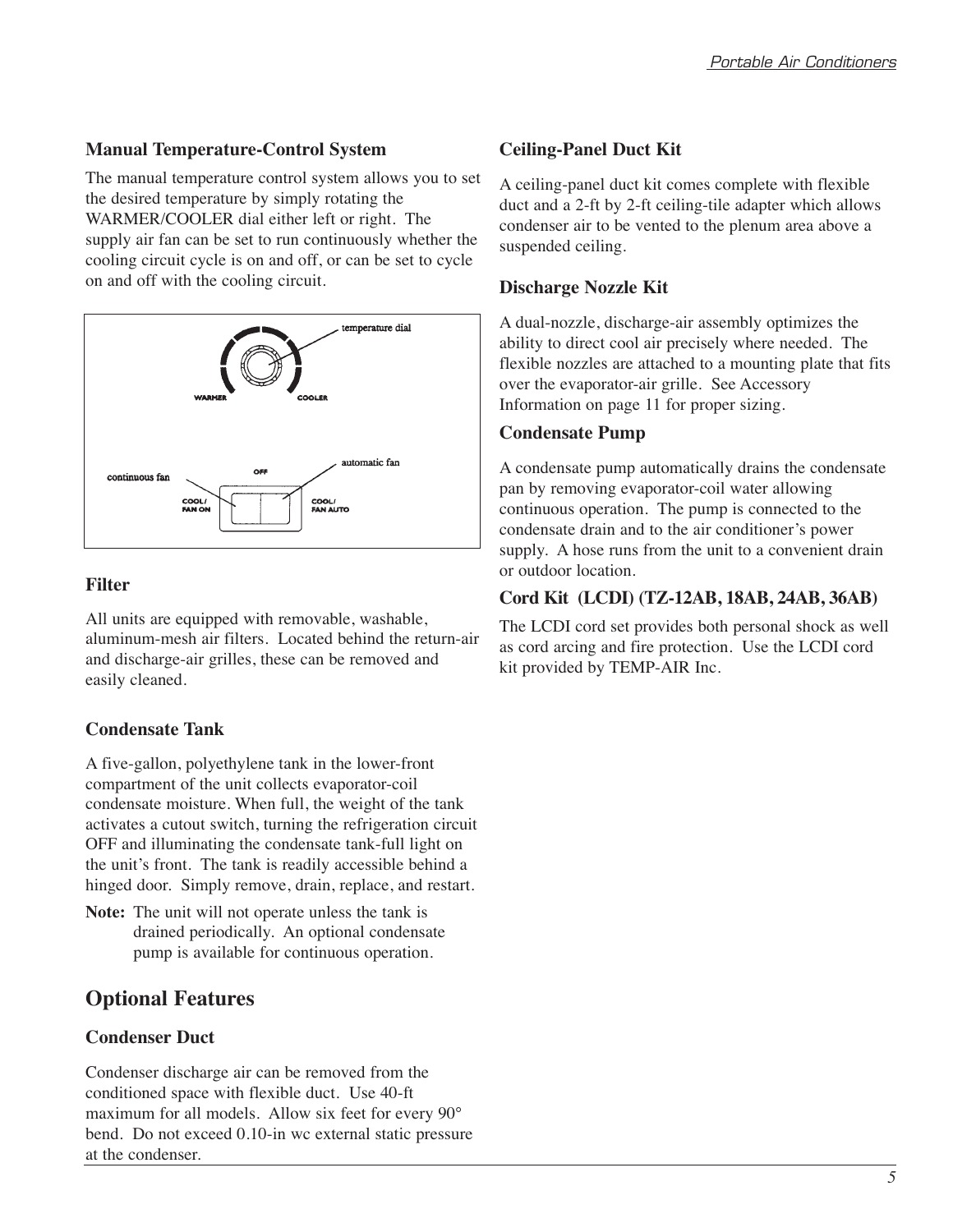## **Installation Instructions**

### **Before Installing**

Check unit for damage. Air conditioners are inspected at the factory. If any damage has occurred, save the packaging and file a claim with the delivering carrier within fifteen working days. *TOPAZ* requires minimal installation. Plug unit in proper NEMA receptacle, and it begins to cool immediately.

| <b>Model</b>                             |          | <b>Plug Configuration</b> |            |
|------------------------------------------|----------|---------------------------|------------|
| <b>TZ-12AB</b><br><b>TZ-18AB</b><br>115V | $\Omega$ | 15A/115V<br>NEMA 5-15P    | NEMA 5-15R |
| <b>TZ-24AB</b><br>208-230V               | $\circ$  | 20A/230V<br>NEMA 6-20P    | NEMA 6-20P |
| <b>TZ-36AB</b><br>208-230V               | $\circ$  | 30A/230V<br>NEMA 6-30P    | NEMA 6-30P |

## **Electrical Supply**

Determine the proper power by checking unit's rating plate. Refer to the Specifications section on page 3 for voltage and fuse requirements. Use wall outlets and receptacles found in the table below.

Operating unit on improper voltages voids the warranty.

**Note:** Extension cords may be used if rated at a minimum 120-V, 20-amp for models TZ-12AB and TZ-18AB or 230-V, 20-amp for model TZ-24AB, or 230-V, 30-amp for model TZ-36AB. Extension cords can not be used with the TZ-60AB or TZ-60A4B. Extension cords must be fitted with the appropriate grounding-type attachment plug. Use 25-ft maximum length extension.

## **TZ-60AB4 — 3 Phase Wiring Instructions**

The rotation of a three-phase AC motor/compressor depends on the phase sequence of the incoming power supply. Reversing any two of the three power supply leads will reverse the rotation of the motor/compressor. Improper rotation of the motor/compressor can lead to damage of the equipment.

# **Unit Operation**

### **Fan**

- 1. Place unit on level surface.
- 2. Plug unit in.
- 3. Press the COOL/FAN on switch for continuous fan operation. The cooling circuit will cycle on and off. Press the COOL/FAN AUTO switch for cycling the fan operating on and off with the cooling circuit.

### **Cooling Cycle**

- 1. Set the desired temperature by adjusting the WARMER-COOLER dial from 68º-115º
- **Note:** Wait 4 minutes between turning cooling mode off and on.

## **Preventative Maintenance**

*TOPAZ* provides maximum performance and reliability with minimum maintenance. The refrigeration and electrical circuits of the system should be serviced by qualified technicians only. To prolong the life of the unit, perform regular maintenance as described below.

### **Blower Motors**

The blower motor has permanently lubricated ball bearings and require no relubrication. Inspect fan for buildup of dirt on blades. Clean as needed.

#### **Filters**

A clogged filter causes the unit to operate at reduced efficiencies. Inspect filter every six weeks, or more, if operating in a dirty environment. The evaporator's washable-aluminum filter is located behind the returnair grille, and can be easily removed by pulling out the grille, opening the return-air grille and slowly lift towards hinge.

The condenser's washable aluminum filter is located in the lower back of the unit. Remove by releasing the retaining clip and pull out. Wash filters periodically by placing them in a dishwasher, or soak in a solution of warm water and detergent for ten minutes. Rinse clean with hot water, shaking excess moisture from filter to dry.

### **Coil Cleaning**

Evaporator and condenser coils can be cleaned using compressed air.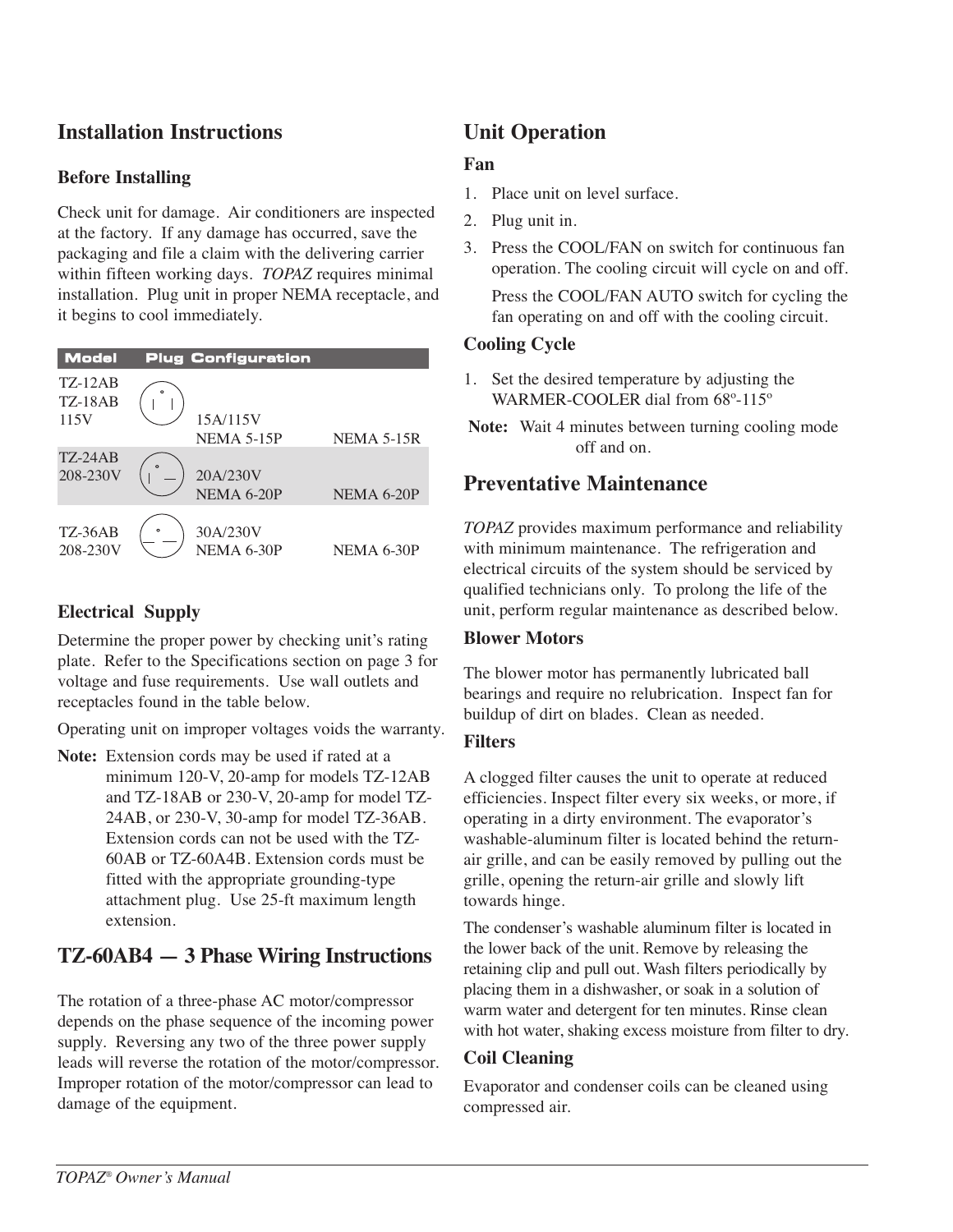### **Condensate Pump**

- 1. Disconnect unit from power source before attempting to service or remove any component.
- 2. Be sure floats move freely. Clean as necessary.
- 3. Remove floats and check for obstructions. Clean as needed.
- 4. Clean tank with warm water and mild soap when mineral deposits are visible.
- 5. Check inlet and outlet piping. Clean as necessary. Be sure there are no kinks in the lines that can inhibit flow.
- 6. Exterior of the unit can be cleaned with a damp cloth. Do not allow water to enter condenser fan outlet or the thermostat.

## **Belt Tension, (***models TZ-60AB and TZ-60AB4 only)*

Topaz models TZ-60AB and TZ-60AB4 are equipped with adjustable sheaves on the evaporator and condenser fans. Conditioned-air and condenser-air are controlled using double-inlet, forward-curved fans driven by belt and sheave combinations.

Adjust belt tension for 3/16-in deflection, with 2 lbs force.

## **Sheave Adjustment**

The evaporator-fan and condenser-fan sheaves are factory pre-set and should not be adjusted. Periodically check that sheaves are securely fastened to blower shafts by tightening the set screw on the stationary half of sheave.

If necessary, adjust pitch by loosening the set screw on the adjustable half of the sheave. Turn sheave clockwise until it touches the stationary half.

#### **To adjust evaporator motor sheave:**

Turn sheave counterclockwise 3 1/2-turns and tighten set screw.

#### **To adjust condenser motor sheave:**

Turn sheave counterclockwise 4-turns and tighten set screw.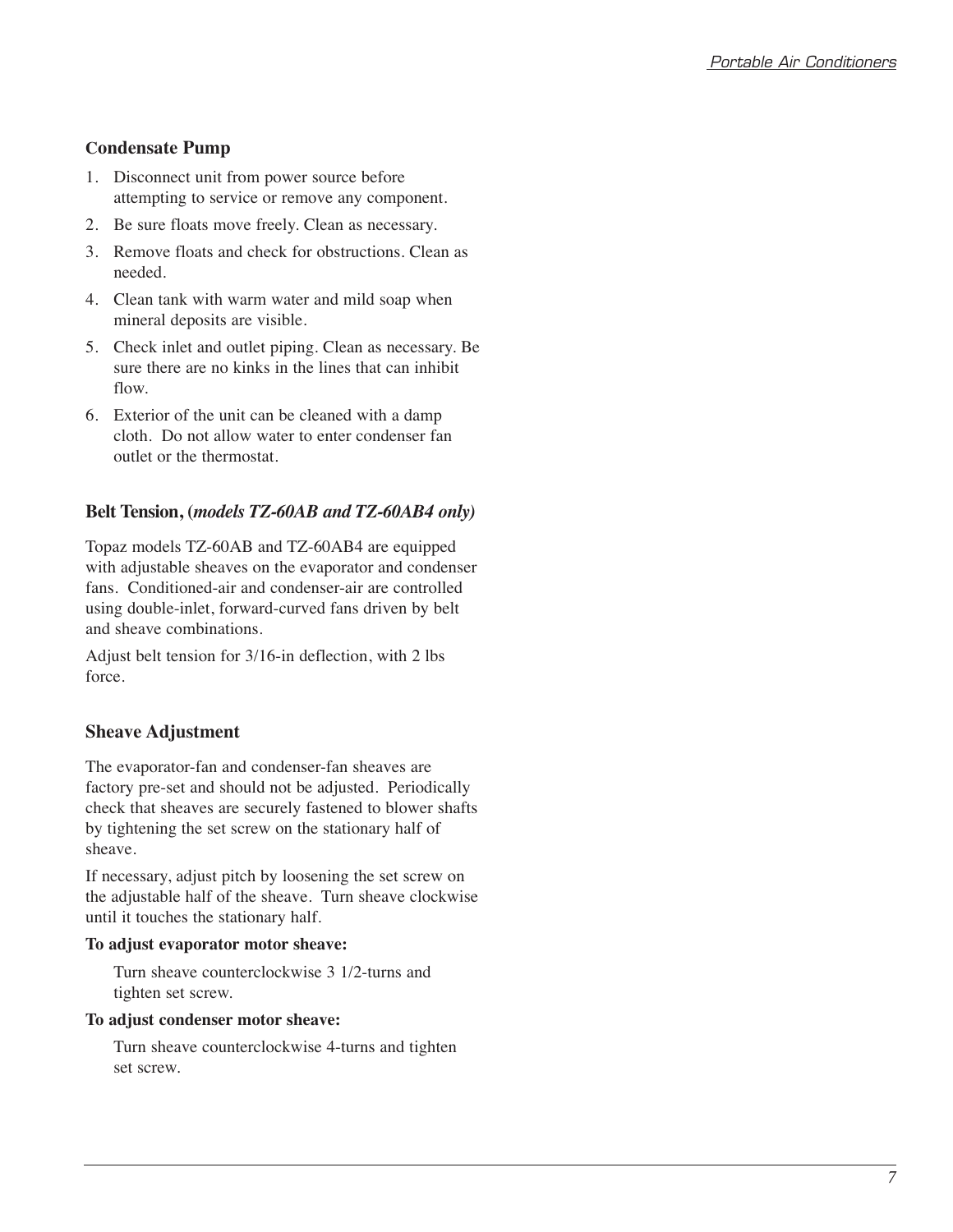# **Troubleshooting Guide**

Service, other than routine maintenance, should be performed by a qualified electrical and refrigeration professional.

| Problem                                                                       | Cause                                                                                                                               | Remedy                                                                                                                                                     |
|-------------------------------------------------------------------------------|-------------------------------------------------------------------------------------------------------------------------------------|------------------------------------------------------------------------------------------------------------------------------------------------------------|
| Unit does not run                                                             | Power interruption                                                                                                                  | Check external power supply. Look for blown<br>fuses or tripped circuit breakers. Reset or replace.                                                        |
|                                                                               | Thermostat inoperable                                                                                                               | Setting may be too high. Check and reset.<br>Thermostat may be out of calibration or<br>defective. Replace.                                                |
|                                                                               | <b>Electrical Panel</b><br>-24-Volt transformer defective (TZ-12AB, 18AB,<br>24AB, 36AB and 60AB only)<br>-Contactor coil defective | Check output of transformer.<br>If not supplying 24 volts, replace.<br>Replace.                                                                            |
|                                                                               | -Contacts stuck open, burned or dirty<br>-Wires loose                                                                               | Correct or change.<br>Tighten connections.                                                                                                                 |
| Evaporator fan runs,<br>but compressor and<br>condenser fan does<br>not start | Low voltage                                                                                                                         | Check power supply for voltage outside<br>the range of 106 to 126-V on 115-V<br>units and 187 to 253-V 208/230- V units.                                   |
|                                                                               | Thermostat                                                                                                                          | Examine control unit for loose wires and<br>tighten. Wait four minutes before re-starting.                                                                 |
|                                                                               | High-pressure control switch<br>turning unit off                                                                                    | Clean condenser coil filter.<br>Clean condenser discharge screen.<br>Check for defective condenser fan motor.<br>Replace if necessary.<br>Restricted duct. |
|                                                                               | Short cycle timer not timed out (TZ-12A, 18AB,<br>24AB, 36AB, and 60AB only)                                                        | Wait 5 min for timer to allow compressor to restart.                                                                                                       |
|                                                                               | Compressor contactor open or burned                                                                                                 | Replace.                                                                                                                                                   |
|                                                                               | Refrigerant leak - no freon                                                                                                         | Locate leak and repair. Evacuate unit<br>and recharge.                                                                                                     |
|                                                                               | Loose or defective wires,                                                                                                           | Check for loose or shorted conductors. Secure<br>contact between wires and connectors. Repair<br>or replace as necessary.                                  |
|                                                                               | Defective compressor                                                                                                                | Check for shorts, opens, and grounds.<br>Compressor replacement should be done by a<br>service technician.                                                 |
|                                                                               | Condensate tank-full                                                                                                                | Empty tank and replace.<br>(See pg. 5 - condensate tank)                                                                                                   |
|                                                                               | Red indicator light defective                                                                                                       | Check tank, if full, remove tank, empty and<br>replace. If unit comes back on replace defective<br>light. (See pg. $10$ )                                  |
|                                                                               | Shorted or open run capacitor(s)                                                                                                    | Replace.                                                                                                                                                   |
|                                                                               | Condensate jumper plug or condensate                                                                                                | Unit must have either condensate pump                                                                                                                      |
|                                                                               | pump not installed                                                                                                                  | or condensate jump plug installed to<br>operate unit.                                                                                                      |
| Compressor runs,<br>but fan does not run                                      | Open fan motor coil circuit                                                                                                         | Replace fan motor.                                                                                                                                         |
|                                                                               | Shorted or open fan-motor capacitor                                                                                                 | Replace capacitor.                                                                                                                                         |
|                                                                               | Loose or defective wires                                                                                                            | Trace and repair.                                                                                                                                          |
|                                                                               | Overload relay tripped (TZ-60AB only)                                                                                               | Open rear access cover, push in red manual<br>reset button on overload relay, wait 5 min for<br>compressor to restart.                                     |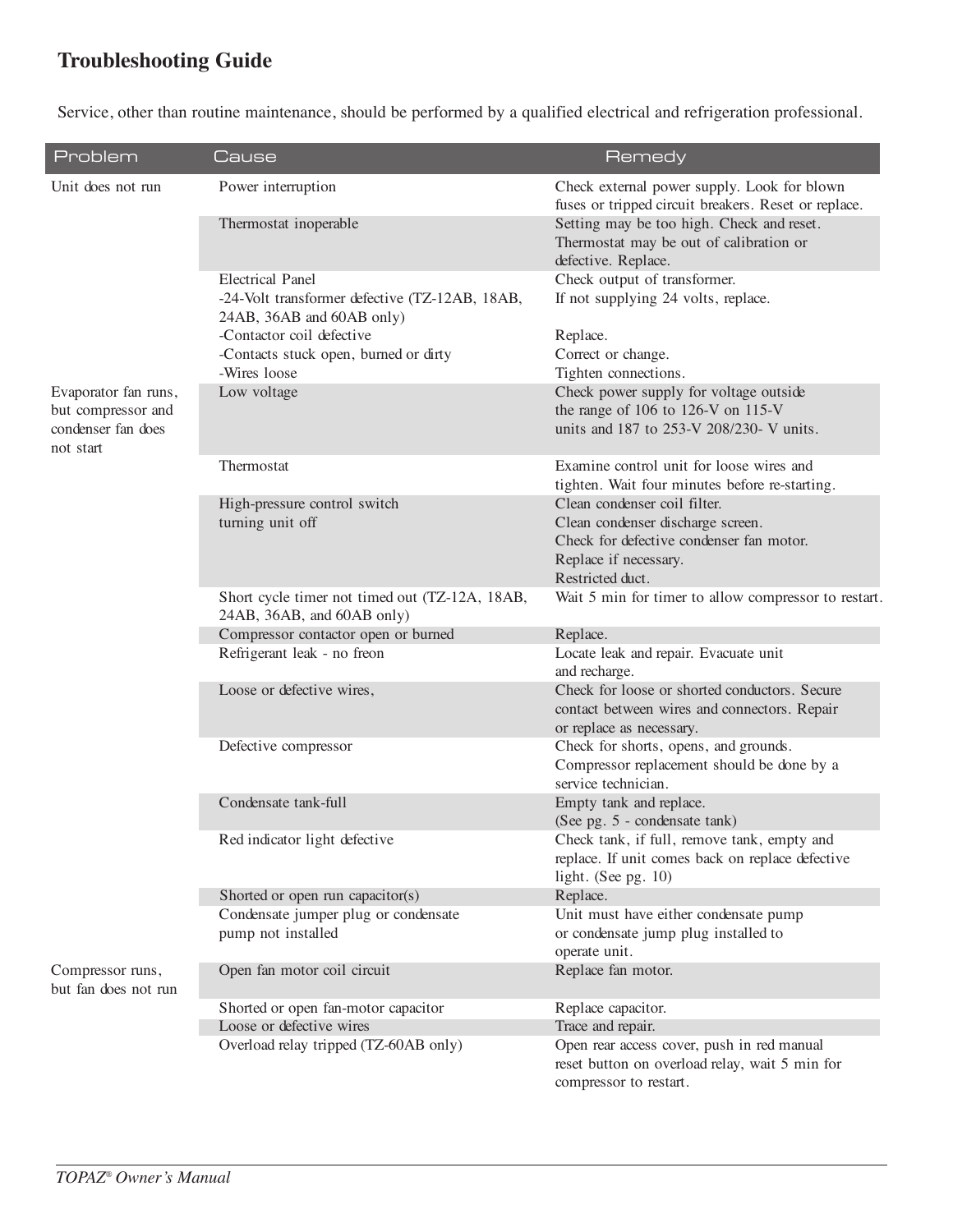| Problem                                                 | Cause                                                                                              | Remedy                                                                                                                                                                                             |
|---------------------------------------------------------|----------------------------------------------------------------------------------------------------|----------------------------------------------------------------------------------------------------------------------------------------------------------------------------------------------------|
| Insufficient cooling                                    | Insufficient airflow through evaporator<br>coil due to:                                            | See Preventive Maintenance section of this manual.                                                                                                                                                 |
|                                                         | -Dirty air filter in unit                                                                          | -Clean filter.                                                                                                                                                                                     |
|                                                         | -Dirty evaporator coil                                                                             | -Clean filter with a vacuum cleaner and hose.                                                                                                                                                      |
|                                                         | -Ice on evaporator coil                                                                            | -Defrost. Run on fan only.                                                                                                                                                                         |
|                                                         | -Obstructed air intake                                                                             | -Remove obstruction.                                                                                                                                                                               |
|                                                         | -Low refrigerant                                                                                   | -Repair leak in system.                                                                                                                                                                            |
|                                                         | -Improper Motor Rotation (TZ-60AB4 only)                                                           | Reverse two of the three power supply leads<br>(See TZ-60AB4. Phase wiring instructions pg. 6)                                                                                                     |
|                                                         | Unit improperly sized                                                                              | Check to assure unit is sized for load.                                                                                                                                                            |
|                                                         |                                                                                                    | Add supplemental unit if required.                                                                                                                                                                 |
| Noisy operation                                         | Copper tubing vibrating                                                                            | Adjust by bending slightly to firm position.                                                                                                                                                       |
|                                                         |                                                                                                    | Segregate tubes touching cabinet or each other.                                                                                                                                                    |
|                                                         | Loose cabinet or internal component                                                                | Check and tighten loose screws.                                                                                                                                                                    |
|                                                         | Machine vibrating - out of level                                                                   | Level unit base.                                                                                                                                                                                   |
|                                                         | Blower motor bearing defective                                                                     | Replace blower motor.                                                                                                                                                                              |
| Water leaks from pan                                    | Leaky drain pan                                                                                    | Replace pan.                                                                                                                                                                                       |
|                                                         | Drain plugged                                                                                      | Check and clear obstruction.                                                                                                                                                                       |
|                                                         | Loose evaporator, drain, or condensate<br>pump hose                                                | Tighten connections.                                                                                                                                                                               |
|                                                         | Defective condensate pump or excessive<br>lift on pump                                             | If elevation exceeds 20-ft, a larger pump is<br>required. Pump does not operate properly if<br>combination of lift height and length of drain line<br>exceeds 20-ft.<br>Change pump, if defective. |
|                                                         | Unit not on level surface.                                                                         | Level.                                                                                                                                                                                             |
| Evaporator coil freezing                                | Evaporator exhaust screen obstructed                                                               | Remove obstruction.                                                                                                                                                                                |
| and shuts unit down                                     | Freeze protection control not operating<br>correctly (TZ-12AB, 24AB, 36AB, 60AB<br>and 60AB4 only) | Check that control is securely attached to<br>evaporator coil's outlet and that insulation<br>is in place.<br>Check wiring connections to freeze<br>protection control.                            |
| Unit not delivering<br>proper air flow<br>TZ-60AB4 only | Drive belt damaged or not<br>adjusted correctly                                                    | Check condition and adjustment of evaporator<br>and condenser fan belts and sheaves.<br>Adjust belts for 3/16-in deflection. (See pg. 7)                                                           |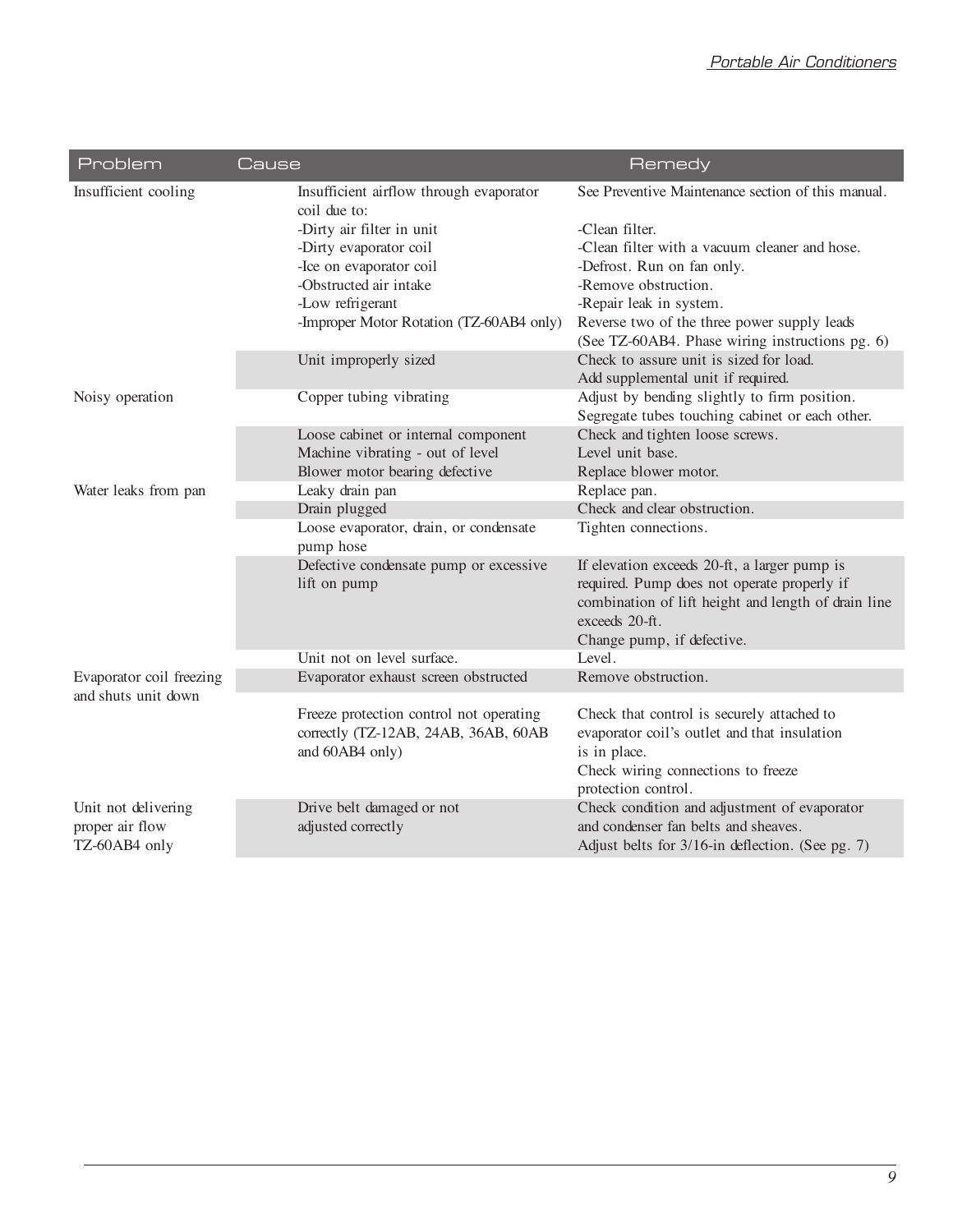## **Installing Replacement Parts**

## **Ceiling-Panel Duct Kit**

- 1. Secure one end of the duct to the ceiling-panel adapter and the other end over the unit's duct collar.
- 2. Place the ceiling-panel adapter under suspended ceiling panel's framework directly above unit.



#### **Condensate Pump**

- 1. Unplug unit from power source. Remove condensate tank and hose from drain pan.
- 2. Place condensate pump on condensate-tank shelf. Align holes in shelf with mounting slots in molded tank. Secure pump to condensate-tank shelf using two supplied sheet metal screws.
- 3. Remove electrical plug and jumper wire from receptacle located on bulkhead next to the service fittings.
- 4. Connect condensate pump's power plug to receptacle.
- 5. Install hose from drain pan to the pump inlet.
- 6. Remove plug from hole in side of unit.

7. Install drain hose from condensate-pump outlet through hole in side of unit to a convenient drain or outdoor location.

### **Fan Motors (TZ-12AB through TZ-36AB)**

- 1. Remove cabinet's side panels.
- 2. Disconnect evaporator-motor wires at the connector plug.
- 3. Disconnect condenser-motor wires at the connector plug.
- 4. Remove unit's top and disconnect thermostat at connector plug.
- 5. Remove screws securing blower mounts. All screws are external and visible.
- 6. Remove motors and blower and assemblies.
- 7. Remove blower and fan assembly.
- 8. Install new motors, reversing the removal procedure.

### **Fan Motors (TZ-60AB and TZ-60AB4)**

- 1. Disconnect power from unit
- 2. Remove cabinet's side panels.
- 3. Disconnect wires from motor that needs to be replaced.
- 4. Disconnect belt from drives.
- 5. Remove bolts holding motor onto motor mount.
- 6. Remove sheave from motor.
- 7. Install new motor, reversing the removal procedure.
- 8. Adjust sheave and belt tension as outlined in preventative maintenance.

## **Red Indicator Light**

- 1. To replace pilot light, disconnect wires from control panel, bend tinnerman clip holding light, and pull out.
- 2. Install new light, reversing the procedure.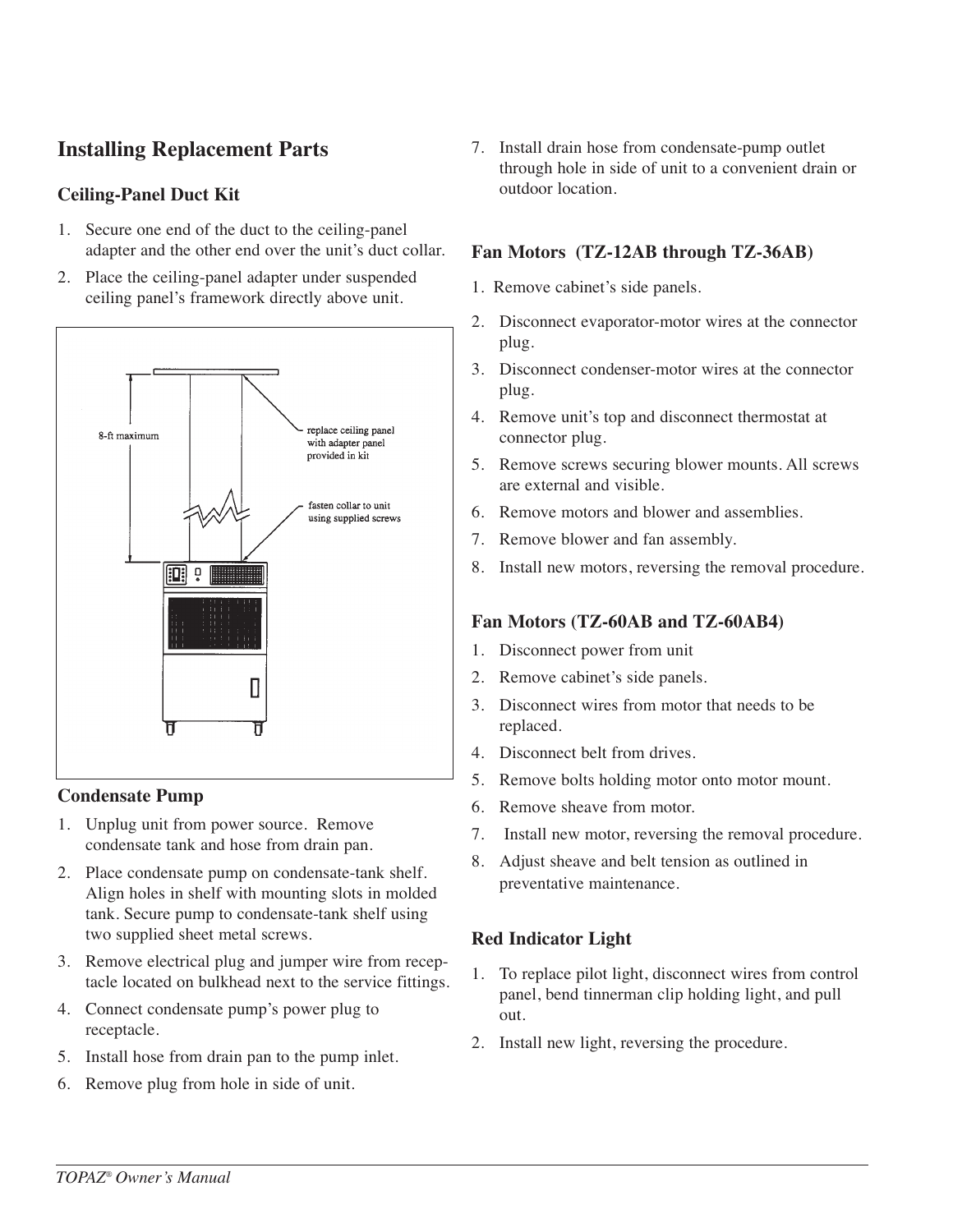## **Accessories**



#### **Part Description**

- NK-1 two, 4-in nozzles with attachment kit, TZ-12AB
- NK-2 two, 6-in nozzles with attachment kit, TZ-18AB, TZ-24AB and TZ-36AB
- NK-3 two, 8-in nozzles with attachment kit, TZ-60AB and TZ-60AB4
- CK-1 10-in ceiling discharge kit, TZ-12AB
- CK-3 14-in ceiling discharge kit, TZ-18AB, TZ-24AB and TZ-36AB
- CK-4 20-in ceiling discharge kit, TZ-60AB and TZ-60AB4
- PC-1 condensate pump, 115 volt, TZ-12AB and TZ-18AB
- PC-2 condensate pump, 208/230 volt, TZ-24AB,TZ-36AB and TZ-60AB, TZ-60AB4
- PT-1 programmable thermostat, TZ-12AB, TZ-24AB, TZ-36AB, TZ-60AB and TZ-60AB4
- CP-1 10-in condenser return-air plenum, TZ-12AB
- CP-2 14-in condenser return-air plenum, TZ-18AB and TZ-24AB
- CP-3 14-in condenser return-air plenum, TZ-36AB
- CP-4 20-in condenser return-air plenum, TZ-60AB and TZ-60AB4
- CS-1 condenser screen, TZ-12AB
- CS-2 condenser screen, TZ-18AB and TZ-24AB
- CS-3 condenser screen, TZ-36AB
- CS-4 condenser screen, TZ-60AB and TZ-60AB4
- EP-1 10-in evaporator return-air plenum, TZ-12AB
- EP-2 14-in evaporator return-air plenum, TZ-18AB and TZ-24AB
- EP-3 14-in evaporator return-air plenum, TZ-36AB
- EP-4 20-in evaporator return-air plenum, TZ-60AB and TZ-60AB4
- DA-6 6-in cold-air supply duct adapter, TZ-12AB
- DA-10 10-in cold-air supply duct adapter, TZ-18AB, TZ-24AB and TZ-36AB
- DA-14 14-in cold-air supply duct adapter, TZ-60AB and TZ-60AB4
- CD-60 14-60P plug kit with 6'cord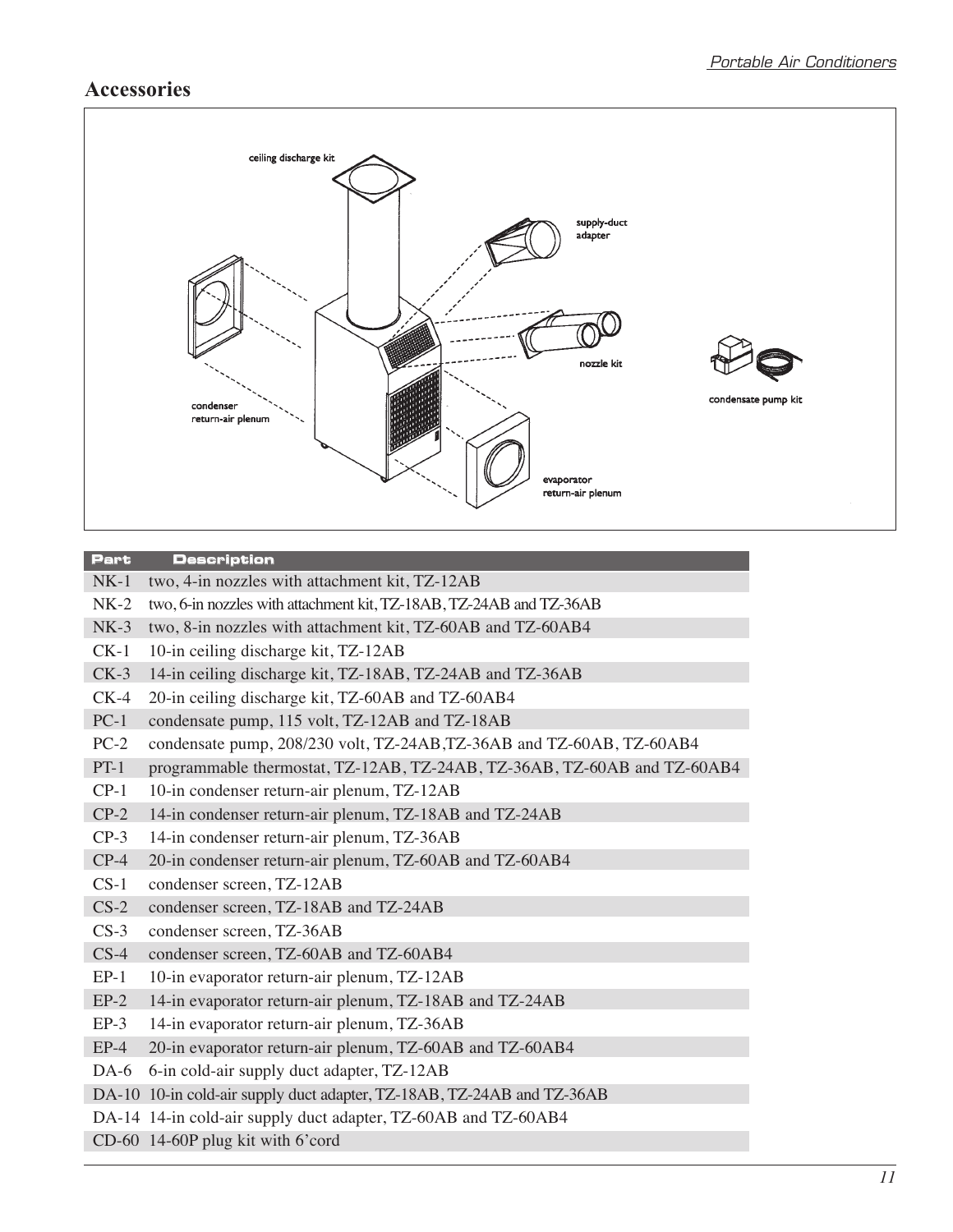# **Replacement parts List**

| <b>Description</b>                 | <b>Part Number</b> | <b>TZ-12AB</b> | <b>TZ-18AB</b> | <b>TZ-24AB</b> | <b>TZ-36AB</b> | <b>TZ-60AB</b> | <b>TZ-60AB4</b> |
|------------------------------------|--------------------|----------------|----------------|----------------|----------------|----------------|-----------------|
| service valve, 5/16-in             | 88400.284          |                | $\bullet$      | $\bullet$      |                |                |                 |
| service valve, 3/8-in              | 88400.249          | $\bullet$      |                |                |                |                |                 |
| service valve, 1/2-in              | 88400.250          | $\bullet$      | $\bullet$      | $\bullet$      | $\bullet$      | $\bullet$      | $\bullet$       |
| service valve, 5/8-in              | 88400.251          |                |                |                |                |                |                 |
| service valve, 3/4-in              | 88400.252          |                |                |                | $\bullet$      |                |                 |
| service valve, 7/8-in              | 88400.256          |                |                |                |                | $\bullet$      | $\bullet$       |
| filter drier                       | 83201.043          | $\bullet$      | $\bullet$      | $\bullet$      |                |                |                 |
|                                    | 83201.044          |                |                |                | $\bullet$      |                |                 |
|                                    | 83200.169          |                |                |                |                | $\bullet$      | $\bullet$       |
| expansion valve                    | 88400.477          | $\bullet$      |                |                |                |                |                 |
|                                    | 88400.478          |                | $\bullet$      |                |                |                |                 |
|                                    | 88400.479          |                |                | $\bullet$      | $\bullet$      |                |                 |
|                                    | 88400.480          |                |                |                |                | $\bullet$      | $\bullet$       |
| evaporator blower & motor assembly | 83100.102          | $\bullet$      |                |                |                |                |                 |
|                                    | 83100.159          |                | $\bullet$      |                |                |                |                 |
|                                    | 83100.117          |                |                | $\bullet$      |                |                |                 |
|                                    | 83100.118          |                |                |                | $\bullet$      |                |                 |
| evaporator blower                  | 80500.138          |                |                |                |                | $\bullet$      | $\bullet$       |
| evaporator motor                   | 85600.1.21         |                |                |                |                | $\bullet$      |                 |
| condenser blower & motor assembly  | 85600.101          |                |                |                |                |                | $\bullet$       |
|                                    | 83100.116          | $\bullet$      |                |                |                |                |                 |
|                                    | 85400.160          |                | $\bullet$      |                |                |                |                 |
|                                    | 83100.118          |                |                | $\bullet$      |                |                |                 |
|                                    | 83100.119          |                |                |                | $\bullet$      |                |                 |
| condenser blower                   | 80500.137          |                |                |                |                | $\bullet$      | $\bullet$       |
| condenser motor                    | 85600.2.17         |                |                |                |                | $\bullet$      |                 |
|                                    | 85600.101          |                |                |                |                |                | $\bullet$       |
| compressor                         | 82200.023          | $\bullet$      |                |                |                |                |                 |
|                                    | 82200.028          |                | $\bullet$      |                |                |                |                 |
|                                    | 82200.061          |                |                | $\bullet$      |                |                |                 |
|                                    | 82200.060          |                |                |                | $\bullet$      |                |                 |
|                                    | 82200.065          |                |                |                |                | $\bullet$      |                 |
|                                    | 82200.066          |                |                |                |                |                | $\bullet$       |
| evaporator-motor capacitor         | 85601.713          | $\bullet$      |                |                | $\bullet$      |                |                 |
|                                    | 85601.724          |                | $\bullet$      |                |                |                |                 |
|                                    | 85601.714          |                | $\bullet$      |                |                |                |                 |
|                                    | 85601.723          |                |                | $\bullet$      |                |                |                 |
|                                    | 85601.727          |                |                |                |                | $\bullet$      |                 |
| condenser-motor capacitor          | 85601.724          | $\bullet$      |                |                |                |                |                 |
|                                    | 85601.021          |                | $\bullet$      |                | $\cdot$ (2)    |                |                 |
|                                    | 85601.713          |                |                | $\bullet$      |                |                |                 |
| compressor-motor capacitor         | 85601.716          | $\bullet$      |                | $\bullet$      |                |                |                 |
|                                    | 85601.722          |                | $\bullet$      |                | $\bullet$      |                |                 |
|                                    | 83100.211          |                |                |                |                | $\bullet$      |                 |
| supply cordset                     | 82900.254          | $\bullet$      | $\bullet$      |                |                |                |                 |
|                                    | 82900.255          |                |                | $\bullet$      |                |                |                 |
|                                    | 82900.257          |                |                |                | $\bullet$      |                |                 |
| control transformer                | 88000.043          | $\bullet$      |                | $\bullet$      | $\bullet$      |                |                 |
|                                    | 88000.044          |                |                |                |                | $\bullet$      | $\cdot$ (2)     |
|                                    | 88000.014          |                |                |                |                |                |                 |
| fan contactor                      | 87300.242          | $\bullet$      | $\bullet$      | $\bullet$      | $\bullet$      | $\cdot$ (2)    |                 |
| compressor contactor               | 87300.258          |                |                |                |                | $\bullet$      |                 |
|                                    | 86300.050          |                | $\bullet$      |                |                |                |                 |
| red indicator light                | 80700.112          |                | $\bullet$      |                |                |                |                 |
|                                    | 80700.051          | $\bullet$      |                | $\bullet$      | $\bullet$      | $\bullet$      | $\bullet$       |
| filter door latch                  | 84900.044          | $\bullet$      | $\bullet$      | $\bullet$      | $\bullet$      |                |                 |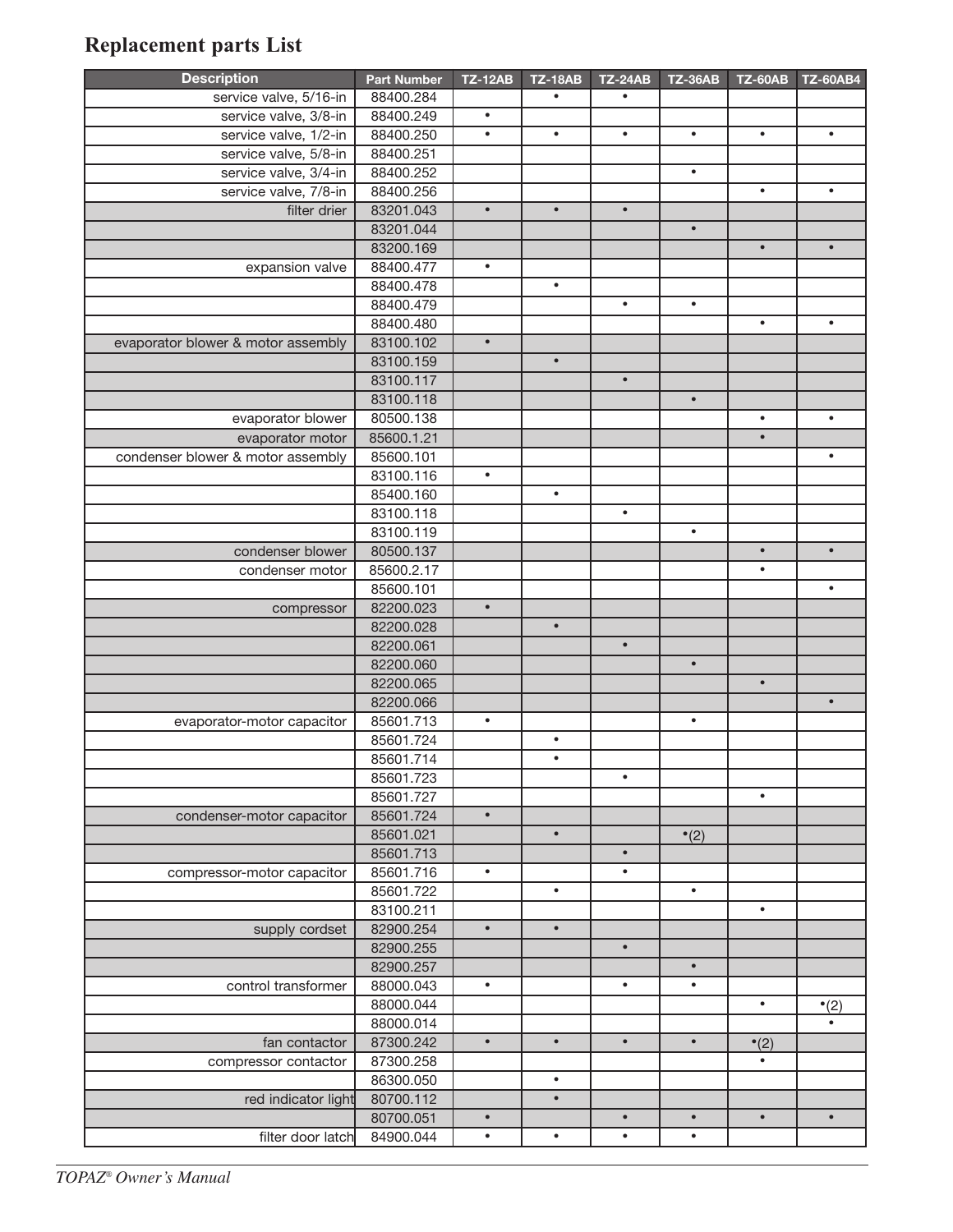| door handle<br>83800.004<br>condensate-pan switch<br>87500.128<br>$\bullet$<br>$\bullet$<br>$\bullet$<br>$\bullet$<br>$\bullet$<br>$\bullet$<br>evaporator filter<br>83200.171<br>$\bullet$<br>83200.172<br>$\bullet$<br>$\bullet$<br>83200.173<br>$\bullet$<br>83200.174<br>$\bullet$<br>$\bullet$<br>condenser filter<br>83200.160<br>$\bullet$<br>83200.161<br>$\bullet$<br>$\bullet$<br>83200.162<br>$\bullet$<br>83200.175<br>$\bullet$<br>$\bullet$<br>$\bullet$<br>81400.301<br>evaporator coil<br>81400.303<br>$\bullet$<br>$\bullet$<br>81400.305<br>$\bullet$<br>$\bullet$<br>$\bullet$<br>81400.298<br>81400.302<br>$\bullet$<br>condenser coil<br>$\bullet$<br>$\bullet$<br>81400.304<br>81400.306<br>$\bullet$<br>81400.299<br>$\bullet$<br>$\bullet$<br>2-in caster, (2) per unit<br>$\bullet$<br>81000.031<br>2-in swivel caster, (2) per unit<br>81000.039<br>$\bullet$<br>3-in caster, (2) per unit<br>81000.040<br>$\bullet$<br>$\bullet$<br>$\bullet$<br>3-in swivel caster, (2) per unit<br>81000.035<br>$\bullet$<br>$\bullet$<br>$\bullet$<br>3 1/4-in caster, (2) per unit<br>81000.041<br>$\bullet$<br>$\bullet$<br>3 1/4-in swivel caster, (2) per unit<br>81000.042<br>$\bullet$<br>high pressure switch<br>87500.424<br>$\bullet$<br>$\bullet$<br>$\bullet$<br>$\bullet$<br>$\bullet$<br>$\bullet$<br>manual thermostat<br>87800.102<br>$\bullet$<br>$\bullet$<br>$\bullet$<br>$\bullet$<br>$\bullet$<br>$\bullet$<br>condensate tank<br>99900.299<br>$\bullet$<br>$\bullet$<br>$\bullet$<br>$\bullet$<br>$\bullet$<br>$\bullet$<br>88600.104<br>condensate pan adjusting spring<br>$\bullet$<br>$\bullet$<br>$\bullet$<br>$\bullet$<br>$\bullet$<br>$\bullet$<br>88600.107<br>$\bullet$<br>$\bullet$<br>$\bullet$<br>$\bullet$<br>$\bullet$<br>$\bullet$<br>lower spring<br>remote indoor sensor<br>86700.024<br>$\bullet$<br>$\bullet$<br>$\bullet$<br>$\bullet$<br>$\bullet$<br>$\bullet$ |
|-------------------------------------------------------------------------------------------------------------------------------------------------------------------------------------------------------------------------------------------------------------------------------------------------------------------------------------------------------------------------------------------------------------------------------------------------------------------------------------------------------------------------------------------------------------------------------------------------------------------------------------------------------------------------------------------------------------------------------------------------------------------------------------------------------------------------------------------------------------------------------------------------------------------------------------------------------------------------------------------------------------------------------------------------------------------------------------------------------------------------------------------------------------------------------------------------------------------------------------------------------------------------------------------------------------------------------------------------------------------------------------------------------------------------------------------------------------------------------------------------------------------------------------------------------------------------------------------------------------------------------------------------------------------------------------------------------------------------------------------------------------------------------------------------------------------------------------------------------------------------------------------------------------------------|
|                                                                                                                                                                                                                                                                                                                                                                                                                                                                                                                                                                                                                                                                                                                                                                                                                                                                                                                                                                                                                                                                                                                                                                                                                                                                                                                                                                                                                                                                                                                                                                                                                                                                                                                                                                                                                                                                                                                         |
|                                                                                                                                                                                                                                                                                                                                                                                                                                                                                                                                                                                                                                                                                                                                                                                                                                                                                                                                                                                                                                                                                                                                                                                                                                                                                                                                                                                                                                                                                                                                                                                                                                                                                                                                                                                                                                                                                                                         |
|                                                                                                                                                                                                                                                                                                                                                                                                                                                                                                                                                                                                                                                                                                                                                                                                                                                                                                                                                                                                                                                                                                                                                                                                                                                                                                                                                                                                                                                                                                                                                                                                                                                                                                                                                                                                                                                                                                                         |
|                                                                                                                                                                                                                                                                                                                                                                                                                                                                                                                                                                                                                                                                                                                                                                                                                                                                                                                                                                                                                                                                                                                                                                                                                                                                                                                                                                                                                                                                                                                                                                                                                                                                                                                                                                                                                                                                                                                         |
|                                                                                                                                                                                                                                                                                                                                                                                                                                                                                                                                                                                                                                                                                                                                                                                                                                                                                                                                                                                                                                                                                                                                                                                                                                                                                                                                                                                                                                                                                                                                                                                                                                                                                                                                                                                                                                                                                                                         |
|                                                                                                                                                                                                                                                                                                                                                                                                                                                                                                                                                                                                                                                                                                                                                                                                                                                                                                                                                                                                                                                                                                                                                                                                                                                                                                                                                                                                                                                                                                                                                                                                                                                                                                                                                                                                                                                                                                                         |
|                                                                                                                                                                                                                                                                                                                                                                                                                                                                                                                                                                                                                                                                                                                                                                                                                                                                                                                                                                                                                                                                                                                                                                                                                                                                                                                                                                                                                                                                                                                                                                                                                                                                                                                                                                                                                                                                                                                         |
|                                                                                                                                                                                                                                                                                                                                                                                                                                                                                                                                                                                                                                                                                                                                                                                                                                                                                                                                                                                                                                                                                                                                                                                                                                                                                                                                                                                                                                                                                                                                                                                                                                                                                                                                                                                                                                                                                                                         |
|                                                                                                                                                                                                                                                                                                                                                                                                                                                                                                                                                                                                                                                                                                                                                                                                                                                                                                                                                                                                                                                                                                                                                                                                                                                                                                                                                                                                                                                                                                                                                                                                                                                                                                                                                                                                                                                                                                                         |
|                                                                                                                                                                                                                                                                                                                                                                                                                                                                                                                                                                                                                                                                                                                                                                                                                                                                                                                                                                                                                                                                                                                                                                                                                                                                                                                                                                                                                                                                                                                                                                                                                                                                                                                                                                                                                                                                                                                         |
|                                                                                                                                                                                                                                                                                                                                                                                                                                                                                                                                                                                                                                                                                                                                                                                                                                                                                                                                                                                                                                                                                                                                                                                                                                                                                                                                                                                                                                                                                                                                                                                                                                                                                                                                                                                                                                                                                                                         |
|                                                                                                                                                                                                                                                                                                                                                                                                                                                                                                                                                                                                                                                                                                                                                                                                                                                                                                                                                                                                                                                                                                                                                                                                                                                                                                                                                                                                                                                                                                                                                                                                                                                                                                                                                                                                                                                                                                                         |
|                                                                                                                                                                                                                                                                                                                                                                                                                                                                                                                                                                                                                                                                                                                                                                                                                                                                                                                                                                                                                                                                                                                                                                                                                                                                                                                                                                                                                                                                                                                                                                                                                                                                                                                                                                                                                                                                                                                         |
|                                                                                                                                                                                                                                                                                                                                                                                                                                                                                                                                                                                                                                                                                                                                                                                                                                                                                                                                                                                                                                                                                                                                                                                                                                                                                                                                                                                                                                                                                                                                                                                                                                                                                                                                                                                                                                                                                                                         |
|                                                                                                                                                                                                                                                                                                                                                                                                                                                                                                                                                                                                                                                                                                                                                                                                                                                                                                                                                                                                                                                                                                                                                                                                                                                                                                                                                                                                                                                                                                                                                                                                                                                                                                                                                                                                                                                                                                                         |
|                                                                                                                                                                                                                                                                                                                                                                                                                                                                                                                                                                                                                                                                                                                                                                                                                                                                                                                                                                                                                                                                                                                                                                                                                                                                                                                                                                                                                                                                                                                                                                                                                                                                                                                                                                                                                                                                                                                         |
|                                                                                                                                                                                                                                                                                                                                                                                                                                                                                                                                                                                                                                                                                                                                                                                                                                                                                                                                                                                                                                                                                                                                                                                                                                                                                                                                                                                                                                                                                                                                                                                                                                                                                                                                                                                                                                                                                                                         |
|                                                                                                                                                                                                                                                                                                                                                                                                                                                                                                                                                                                                                                                                                                                                                                                                                                                                                                                                                                                                                                                                                                                                                                                                                                                                                                                                                                                                                                                                                                                                                                                                                                                                                                                                                                                                                                                                                                                         |
|                                                                                                                                                                                                                                                                                                                                                                                                                                                                                                                                                                                                                                                                                                                                                                                                                                                                                                                                                                                                                                                                                                                                                                                                                                                                                                                                                                                                                                                                                                                                                                                                                                                                                                                                                                                                                                                                                                                         |
|                                                                                                                                                                                                                                                                                                                                                                                                                                                                                                                                                                                                                                                                                                                                                                                                                                                                                                                                                                                                                                                                                                                                                                                                                                                                                                                                                                                                                                                                                                                                                                                                                                                                                                                                                                                                                                                                                                                         |
|                                                                                                                                                                                                                                                                                                                                                                                                                                                                                                                                                                                                                                                                                                                                                                                                                                                                                                                                                                                                                                                                                                                                                                                                                                                                                                                                                                                                                                                                                                                                                                                                                                                                                                                                                                                                                                                                                                                         |
|                                                                                                                                                                                                                                                                                                                                                                                                                                                                                                                                                                                                                                                                                                                                                                                                                                                                                                                                                                                                                                                                                                                                                                                                                                                                                                                                                                                                                                                                                                                                                                                                                                                                                                                                                                                                                                                                                                                         |
|                                                                                                                                                                                                                                                                                                                                                                                                                                                                                                                                                                                                                                                                                                                                                                                                                                                                                                                                                                                                                                                                                                                                                                                                                                                                                                                                                                                                                                                                                                                                                                                                                                                                                                                                                                                                                                                                                                                         |
|                                                                                                                                                                                                                                                                                                                                                                                                                                                                                                                                                                                                                                                                                                                                                                                                                                                                                                                                                                                                                                                                                                                                                                                                                                                                                                                                                                                                                                                                                                                                                                                                                                                                                                                                                                                                                                                                                                                         |
|                                                                                                                                                                                                                                                                                                                                                                                                                                                                                                                                                                                                                                                                                                                                                                                                                                                                                                                                                                                                                                                                                                                                                                                                                                                                                                                                                                                                                                                                                                                                                                                                                                                                                                                                                                                                                                                                                                                         |
|                                                                                                                                                                                                                                                                                                                                                                                                                                                                                                                                                                                                                                                                                                                                                                                                                                                                                                                                                                                                                                                                                                                                                                                                                                                                                                                                                                                                                                                                                                                                                                                                                                                                                                                                                                                                                                                                                                                         |
|                                                                                                                                                                                                                                                                                                                                                                                                                                                                                                                                                                                                                                                                                                                                                                                                                                                                                                                                                                                                                                                                                                                                                                                                                                                                                                                                                                                                                                                                                                                                                                                                                                                                                                                                                                                                                                                                                                                         |
|                                                                                                                                                                                                                                                                                                                                                                                                                                                                                                                                                                                                                                                                                                                                                                                                                                                                                                                                                                                                                                                                                                                                                                                                                                                                                                                                                                                                                                                                                                                                                                                                                                                                                                                                                                                                                                                                                                                         |
|                                                                                                                                                                                                                                                                                                                                                                                                                                                                                                                                                                                                                                                                                                                                                                                                                                                                                                                                                                                                                                                                                                                                                                                                                                                                                                                                                                                                                                                                                                                                                                                                                                                                                                                                                                                                                                                                                                                         |
|                                                                                                                                                                                                                                                                                                                                                                                                                                                                                                                                                                                                                                                                                                                                                                                                                                                                                                                                                                                                                                                                                                                                                                                                                                                                                                                                                                                                                                                                                                                                                                                                                                                                                                                                                                                                                                                                                                                         |
| 81300.030<br>$\bullet$<br>$\bullet$<br>spring clip, 3/8-in<br>$\bullet$<br>$\bullet$<br>$\bullet$<br>$\bullet$                                                                                                                                                                                                                                                                                                                                                                                                                                                                                                                                                                                                                                                                                                                                                                                                                                                                                                                                                                                                                                                                                                                                                                                                                                                                                                                                                                                                                                                                                                                                                                                                                                                                                                                                                                                                          |
| door - snap-in switch<br>84900.054<br>$\bullet$<br>$\bullet$<br>$\bullet$<br>$\bullet$<br>$\bullet$<br>$\bullet$                                                                                                                                                                                                                                                                                                                                                                                                                                                                                                                                                                                                                                                                                                                                                                                                                                                                                                                                                                                                                                                                                                                                                                                                                                                                                                                                                                                                                                                                                                                                                                                                                                                                                                                                                                                                        |
| freeze protection control<br>87800.090<br>$\bullet$                                                                                                                                                                                                                                                                                                                                                                                                                                                                                                                                                                                                                                                                                                                                                                                                                                                                                                                                                                                                                                                                                                                                                                                                                                                                                                                                                                                                                                                                                                                                                                                                                                                                                                                                                                                                                                                                     |
| 87800.091<br>$\bullet$<br>$\bullet$                                                                                                                                                                                                                                                                                                                                                                                                                                                                                                                                                                                                                                                                                                                                                                                                                                                                                                                                                                                                                                                                                                                                                                                                                                                                                                                                                                                                                                                                                                                                                                                                                                                                                                                                                                                                                                                                                     |
| 87800.092<br>$\bullet$<br>$\bullet$                                                                                                                                                                                                                                                                                                                                                                                                                                                                                                                                                                                                                                                                                                                                                                                                                                                                                                                                                                                                                                                                                                                                                                                                                                                                                                                                                                                                                                                                                                                                                                                                                                                                                                                                                                                                                                                                                     |
| 87800.087<br>$\bullet$<br>$\bullet$<br>$\bullet$<br>remote thermostat probe<br>$\bullet$<br>$\bullet$                                                                                                                                                                                                                                                                                                                                                                                                                                                                                                                                                                                                                                                                                                                                                                                                                                                                                                                                                                                                                                                                                                                                                                                                                                                                                                                                                                                                                                                                                                                                                                                                                                                                                                                                                                                                                   |
| $\bullet$<br>99900.302<br>drain pan                                                                                                                                                                                                                                                                                                                                                                                                                                                                                                                                                                                                                                                                                                                                                                                                                                                                                                                                                                                                                                                                                                                                                                                                                                                                                                                                                                                                                                                                                                                                                                                                                                                                                                                                                                                                                                                                                     |
| 99900.303<br>$\bullet$<br>$\bullet$<br>$\bullet$<br>$\bullet$<br>$\bullet$                                                                                                                                                                                                                                                                                                                                                                                                                                                                                                                                                                                                                                                                                                                                                                                                                                                                                                                                                                                                                                                                                                                                                                                                                                                                                                                                                                                                                                                                                                                                                                                                                                                                                                                                                                                                                                              |
| evaporator motor sheave<br>86900.033<br>$\bullet$<br>$\bullet$                                                                                                                                                                                                                                                                                                                                                                                                                                                                                                                                                                                                                                                                                                                                                                                                                                                                                                                                                                                                                                                                                                                                                                                                                                                                                                                                                                                                                                                                                                                                                                                                                                                                                                                                                                                                                                                          |
| evaporator blower sheave<br>86900.553<br>$\bullet$<br>$\bullet$                                                                                                                                                                                                                                                                                                                                                                                                                                                                                                                                                                                                                                                                                                                                                                                                                                                                                                                                                                                                                                                                                                                                                                                                                                                                                                                                                                                                                                                                                                                                                                                                                                                                                                                                                                                                                                                         |
| condenser motor sheave<br>86900.029<br>$\bullet$<br>$\bullet$                                                                                                                                                                                                                                                                                                                                                                                                                                                                                                                                                                                                                                                                                                                                                                                                                                                                                                                                                                                                                                                                                                                                                                                                                                                                                                                                                                                                                                                                                                                                                                                                                                                                                                                                                                                                                                                           |
| condenser blower sheave<br>86900.544<br>$\bullet$<br>$\bullet$                                                                                                                                                                                                                                                                                                                                                                                                                                                                                                                                                                                                                                                                                                                                                                                                                                                                                                                                                                                                                                                                                                                                                                                                                                                                                                                                                                                                                                                                                                                                                                                                                                                                                                                                                                                                                                                          |
| condensate jumper plug<br>88800.165<br>$\bullet$<br>$\bullet$<br>$\bullet$<br>$\bullet$<br>$\bullet$<br>$\bullet$                                                                                                                                                                                                                                                                                                                                                                                                                                                                                                                                                                                                                                                                                                                                                                                                                                                                                                                                                                                                                                                                                                                                                                                                                                                                                                                                                                                                                                                                                                                                                                                                                                                                                                                                                                                                       |
| 3-amp fuse<br>83500.035<br>$\cdot$ (4)                                                                                                                                                                                                                                                                                                                                                                                                                                                                                                                                                                                                                                                                                                                                                                                                                                                                                                                                                                                                                                                                                                                                                                                                                                                                                                                                                                                                                                                                                                                                                                                                                                                                                                                                                                                                                                                                                  |
| 20-amp 3 pole contactor<br>87300.416<br>$\cdot$ (2)                                                                                                                                                                                                                                                                                                                                                                                                                                                                                                                                                                                                                                                                                                                                                                                                                                                                                                                                                                                                                                                                                                                                                                                                                                                                                                                                                                                                                                                                                                                                                                                                                                                                                                                                                                                                                                                                     |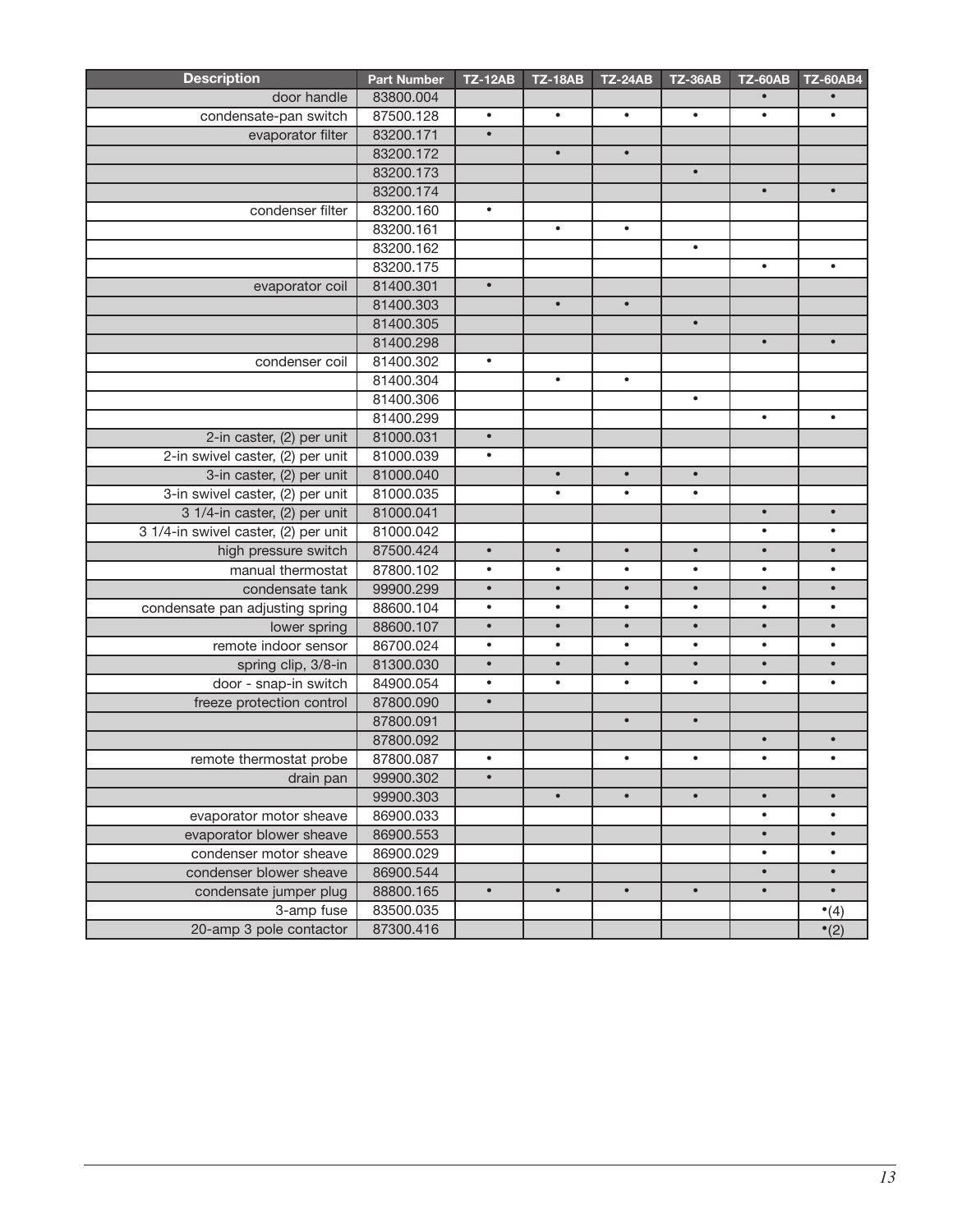

## **Wiring Schematic, TZ-12AB, TZ-24AB and TZ-36AB**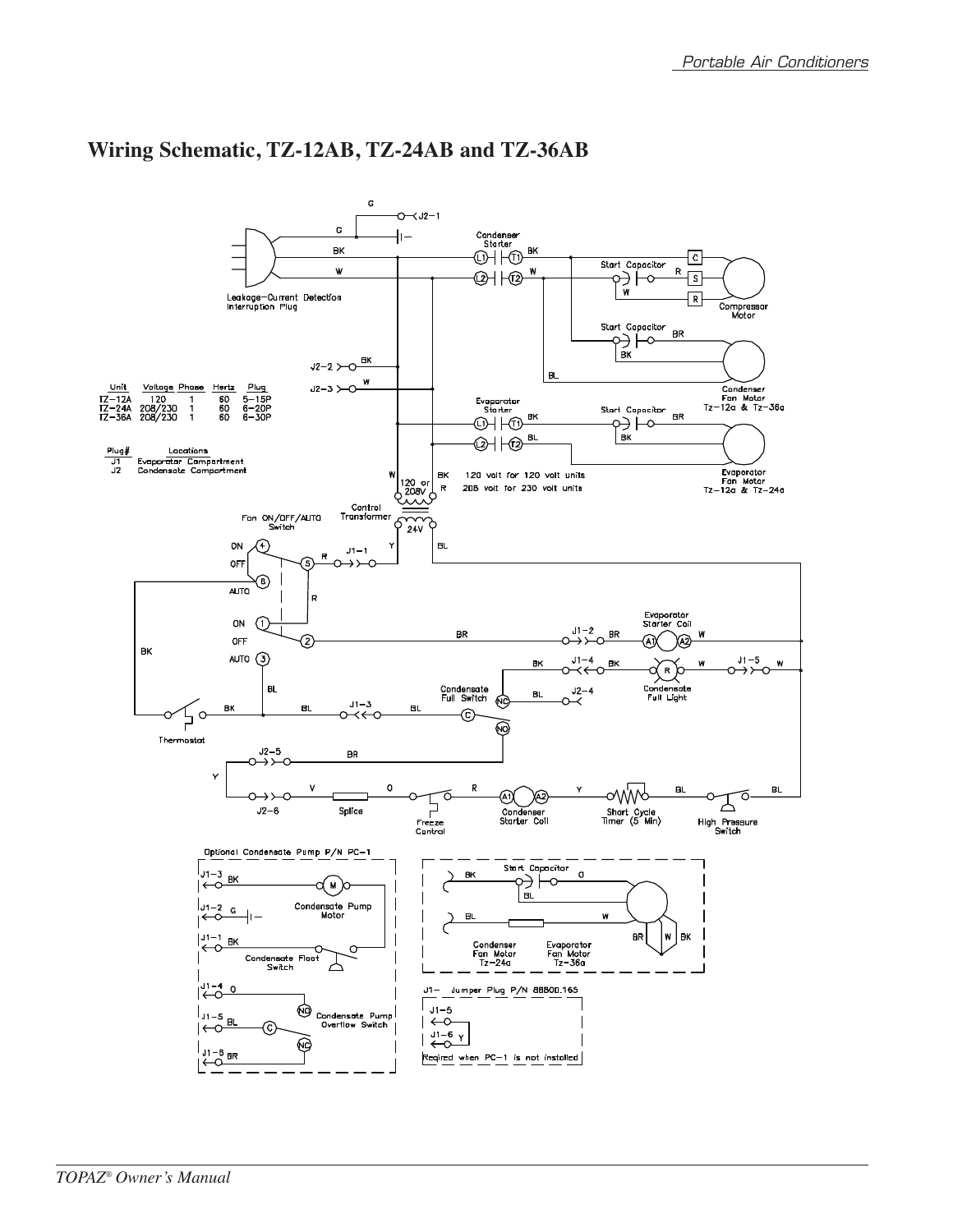## **Wiring Schematic, TZ-18AB**

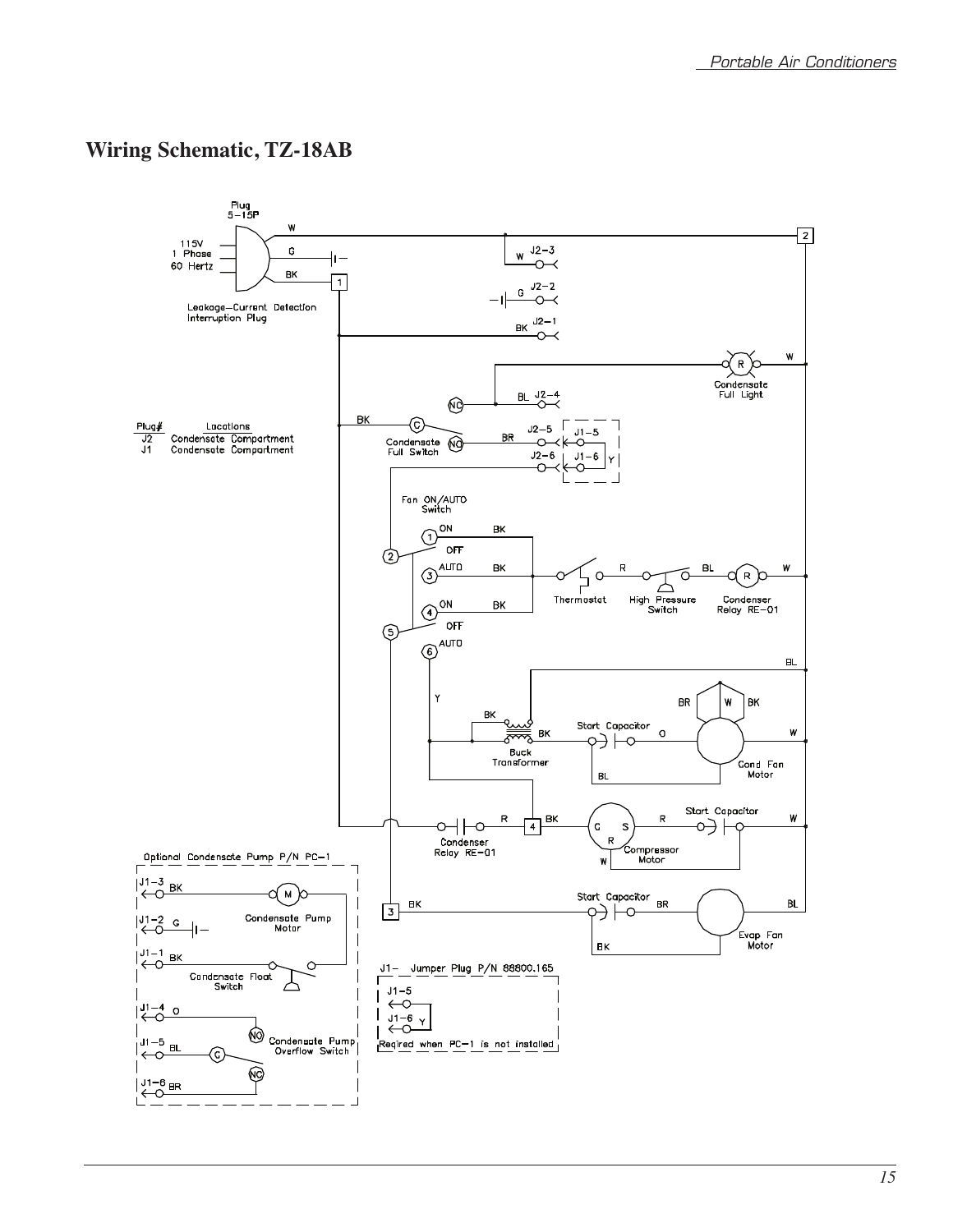## **Wiring Schematic, TZ-60AB**

![](_page_14_Figure_2.jpeg)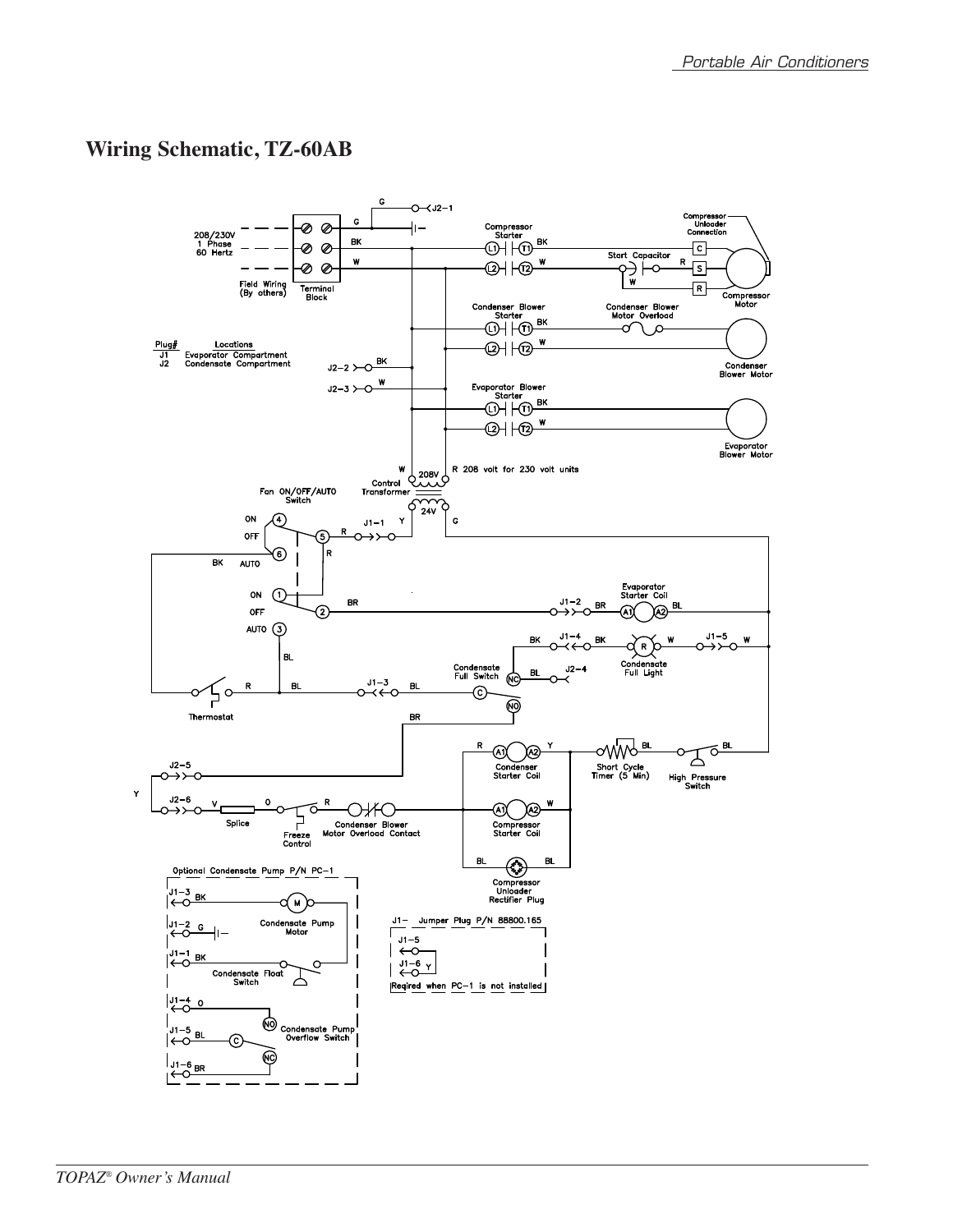## **Wiring Schematic, TZ-60AB4**

![](_page_15_Figure_2.jpeg)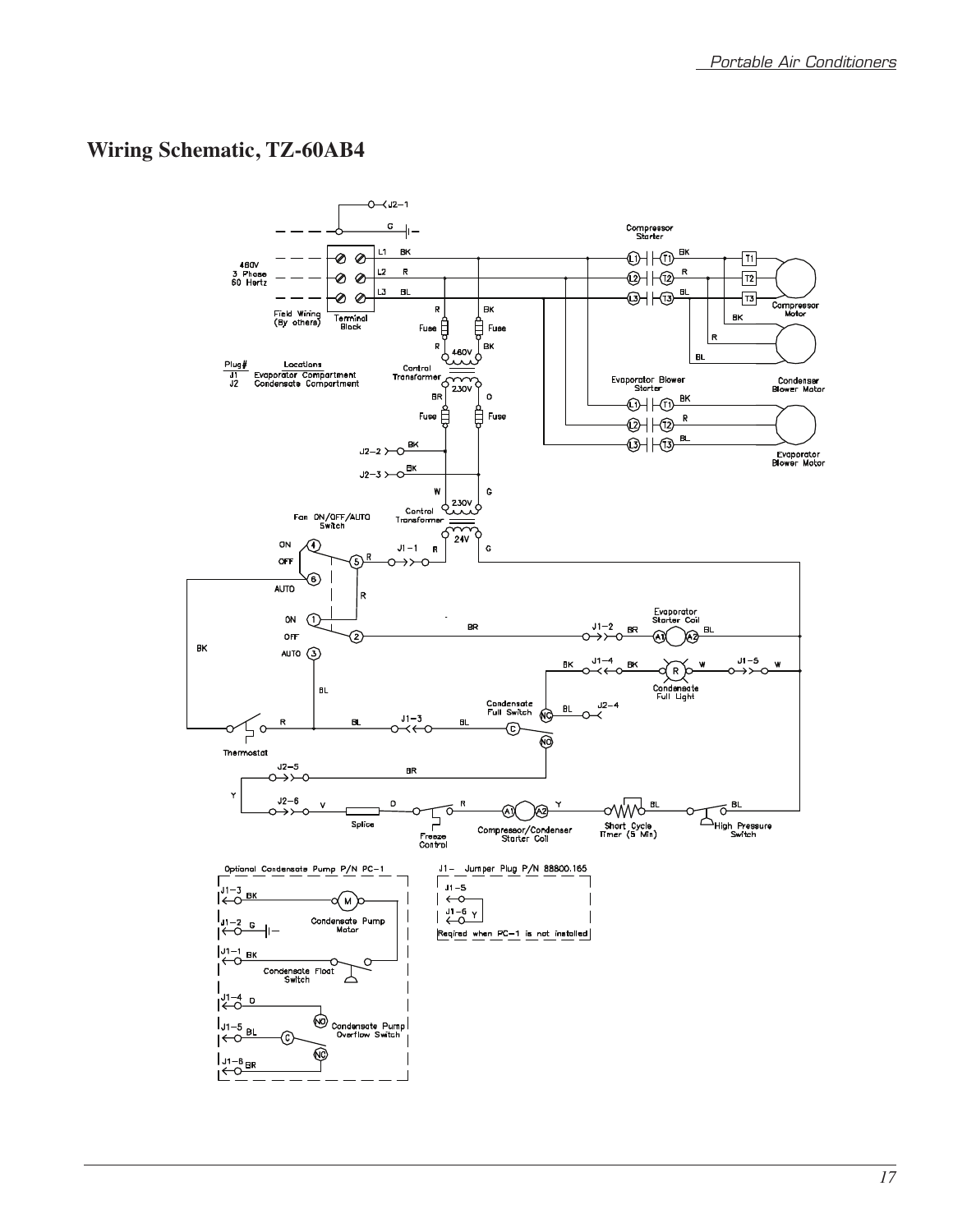![](_page_16_Picture_0.jpeg)